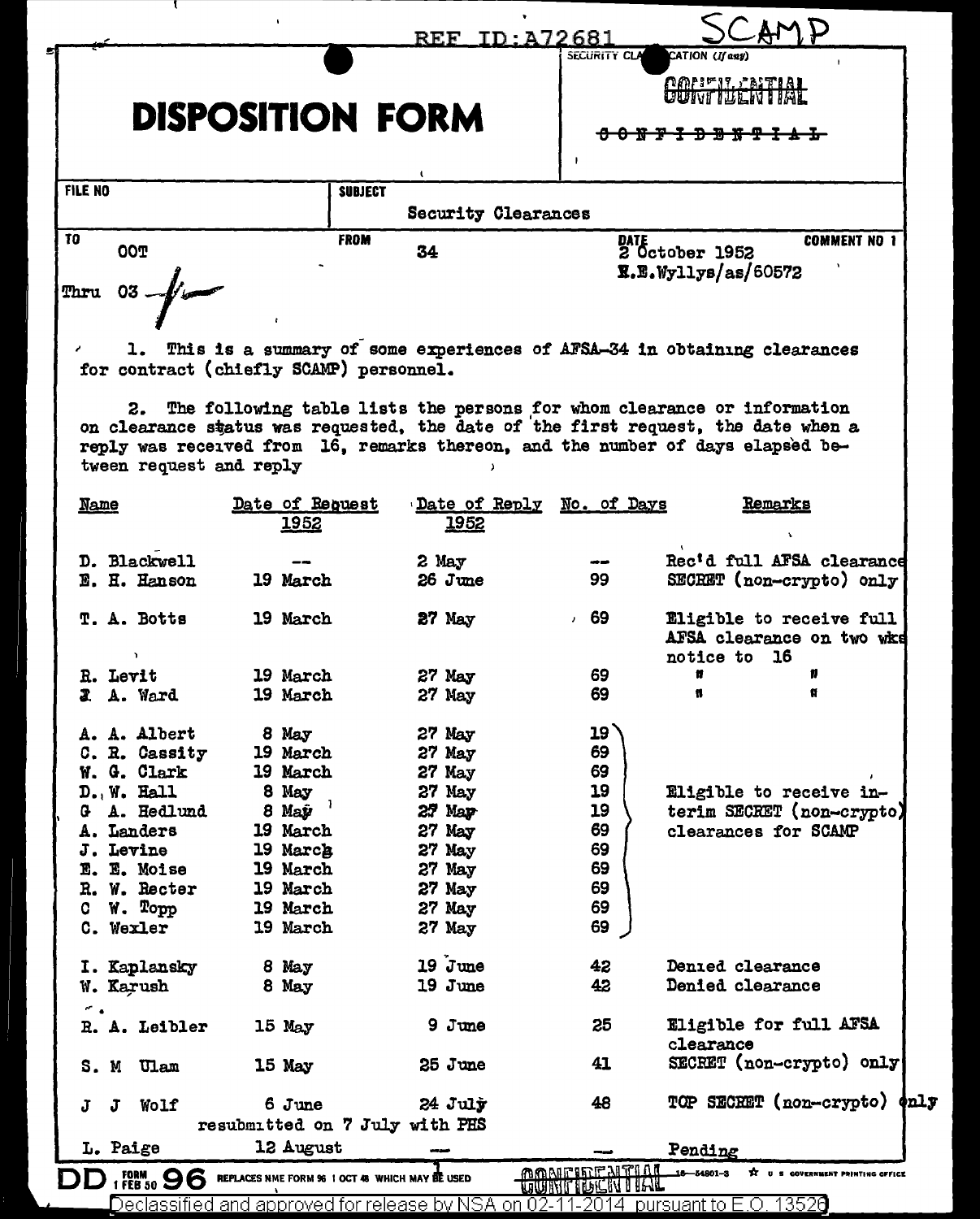----~~~~----------------------· COrtf-!HE~TMlF Secl%ri~J I~~ien ID:A72681 • 2 October 1952

## <del>honfe dhiiff al</del>

SUBJECT: Security Clearances

3. It is interesting to note that Dr. Ulam has "Q" clearance.

4. On 23 July LCDR R. E. Greenwood, then Acting Chief of AFSA-34, submitted to 03 a memo which stated in part:

"Shortly after the first of June, AFSA-16 advised us that there was no record of any sort of clearance for Dr. Eugene H. Hanson and Dr. Charles Wexler. Dr. Hanson was well known to the Navy element in AFSA, and Dr. Wexler was well known to the Army- element. I personally visited 16, and as a result of my visit Captain Young of 16 made a further search and found in some Navy- files (presumably OP202) a rather complete investigation of Dr. Hanson on the basis of which it was possible to issue a SEGRET clearance."

 $H($ 

H. H. CAMPATÉNE Chief, Mathematical Research Division

*cc:* 3020 03 03T2

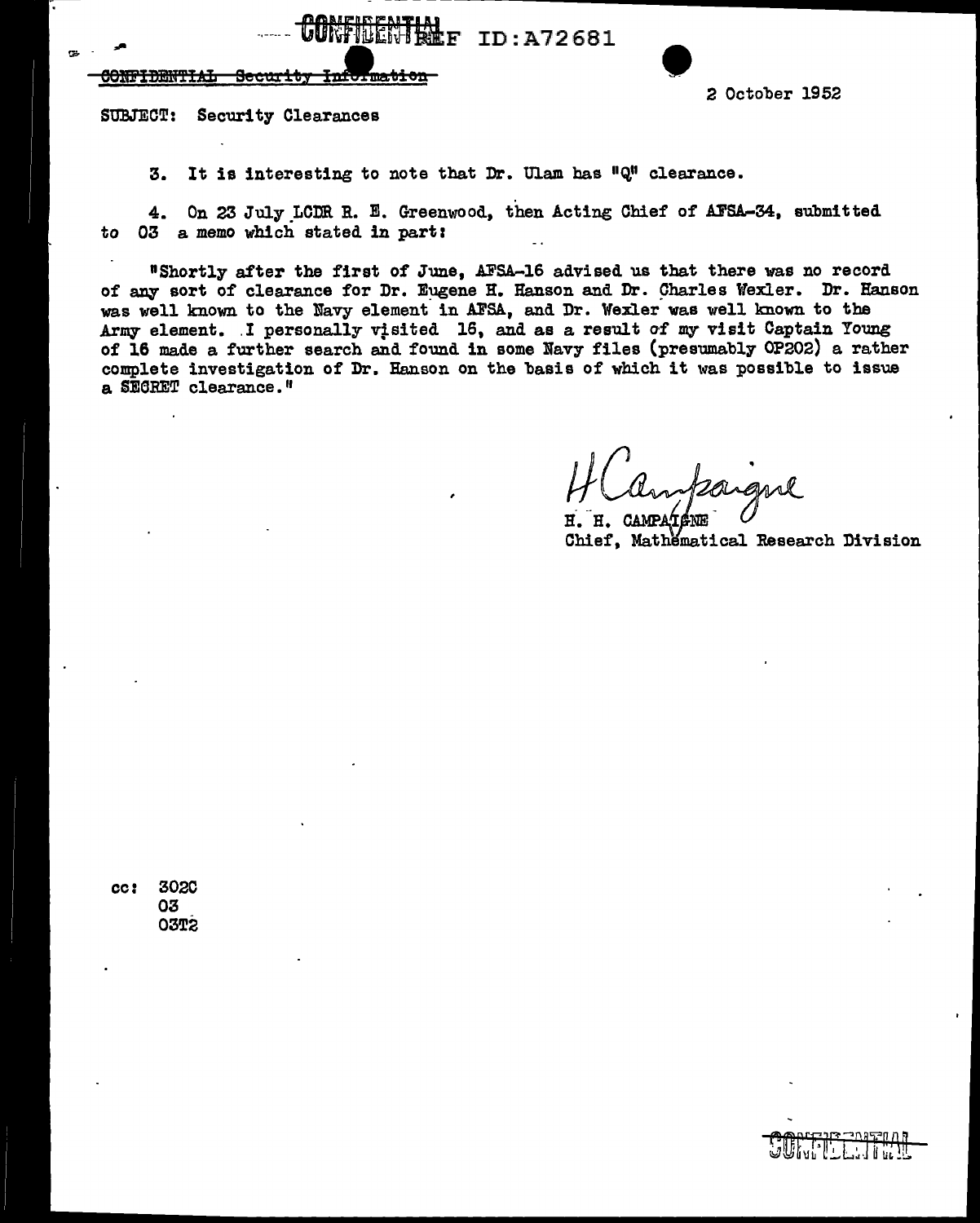|                                                                                                                                                                                                                                                                                                                                                                                                                                                                                         | <b>REF ID:A72681</b>                                                                                                                                                                                                                                                                                                                                                                                                                                                                                                                                                                  |                                                                                                                                                                                                                                                                                                                                                                                                                                                                               |
|-----------------------------------------------------------------------------------------------------------------------------------------------------------------------------------------------------------------------------------------------------------------------------------------------------------------------------------------------------------------------------------------------------------------------------------------------------------------------------------------|---------------------------------------------------------------------------------------------------------------------------------------------------------------------------------------------------------------------------------------------------------------------------------------------------------------------------------------------------------------------------------------------------------------------------------------------------------------------------------------------------------------------------------------------------------------------------------------|-------------------------------------------------------------------------------------------------------------------------------------------------------------------------------------------------------------------------------------------------------------------------------------------------------------------------------------------------------------------------------------------------------------------------------------------------------------------------------|
|                                                                                                                                                                                                                                                                                                                                                                                                                                                                                         | $\frac{\sum_{i=1}^{n} \sum_{j=1}^{n} \frac{1}{j} \sum_{j=1}^{n} \frac{1}{j}}{\sum_{i=1}^{n} \sum_{j=1}^{n} \frac{1}{j} \sum_{j=1}^{n} \frac{1}{j}}$<br>$\frac{1}{\sqrt{1+\frac{1}{2}}}\frac{1+\sqrt{1+\frac{1}{2}}}{\sqrt{1+\frac{1}{2}}}\frac{1}{\sqrt{1+\frac{1}{2}}}\frac{1}{\sqrt{1+\frac{1}{2}}}\frac{1}{\sqrt{1+\frac{1}{2}}}\frac{1}{\sqrt{1+\frac{1}{2}}}\frac{1}{\sqrt{1+\frac{1}{2}}}\frac{1}{\sqrt{1+\frac{1}{2}}}\frac{1}{\sqrt{1+\frac{1}{2}}}\frac{1}{\sqrt{1+\frac{1}{2}}}\frac{1}{\sqrt{1+\frac{1}{2}}}\frac{1}{\sqrt{1+\frac{1}{2}}}\frac{1}{\sqrt{1+\frac{1}{2}}}\$ | <b>SECURITY O</b><br>FICATION (If any)                                                                                                                                                                                                                                                                                                                                                                                                                                        |
| <b>DISPOSITION FORM</b>                                                                                                                                                                                                                                                                                                                                                                                                                                                                 |                                                                                                                                                                                                                                                                                                                                                                                                                                                                                                                                                                                       |                                                                                                                                                                                                                                                                                                                                                                                                                                                                               |
| FILE NO                                                                                                                                                                                                                                                                                                                                                                                                                                                                                 | <b>SUBJECT</b><br>Security Clearances for SCAMP                                                                                                                                                                                                                                                                                                                                                                                                                                                                                                                                       |                                                                                                                                                                                                                                                                                                                                                                                                                                                                               |
| T <sub>0</sub>                                                                                                                                                                                                                                                                                                                                                                                                                                                                          | <b>FROM</b>                                                                                                                                                                                                                                                                                                                                                                                                                                                                                                                                                                           | <b>DATE</b><br><b>COMMENT NO 1</b>                                                                                                                                                                                                                                                                                                                                                                                                                                            |
| OOT<br><b>THRU</b><br>03B HC for                                                                                                                                                                                                                                                                                                                                                                                                                                                        | 34                                                                                                                                                                                                                                                                                                                                                                                                                                                                                                                                                                                    | R.E.Wyllys/as/60572                                                                                                                                                                                                                                                                                                                                                                                                                                                           |
|                                                                                                                                                                                                                                                                                                                                                                                                                                                                                         |                                                                                                                                                                                                                                                                                                                                                                                                                                                                                                                                                                                       | 1. Clearances were requested by 34 for the following in connection with SCAMP:                                                                                                                                                                                                                                                                                                                                                                                                |
| A. A. Albert.<br>A. A. Albert .<br>A. Trumen A. Botts<br>C. Roland Cassity<br>William G. Clark.<br>S Dick W. Hall.<br>S Dick W. Hall .<br>S Eugene H. Hanson<br>C Gustav A. Hedlund<br>$\times$ Irving Kaplansky<br>$\times$ William Karush.<br>? Aubrey Landers<br>$\leq$ Richard A. Leibler.<br>Jack Levine<br>$\subset$ Robert J. Levit<br>Robert W. Recter<br>Fred D. Rigby.<br>Chester W. Topp.<br>Stanislaw M. Ulam.<br>James Ward.<br>Charles Wexler<br>$J.$ Jay Wolf $\ldots$ . | Bettie V. W. Frankl (Mrs) ONR<br>. . Yale University<br>University of Chicago<br>. Brooklyn College<br>Edwin E. Moise.  University of Michigan<br>. Naval Academy<br>. ONR<br>ONR                                                                                                                                                                                                                                                                                                                                                                                                     | . University of Chicago<br>. University of Virginia<br>New Mexico School of Mines<br>. National Union College, Alliance, Ohio<br>. University of Maryland<br>. North Texas State College, Denton, Texas<br>. University of Chicago<br>. Sandia Corporation, Albuquerque, New Mexico<br>. University of North Carolina<br>University of Georgia<br>Fenn College, Cleveland, Ohio<br>Los Alamos, N. Mexico<br>. University of Kentucky<br>Arizona State College, Tempe, Arizona |
| 2.<br>Stewart S. Cairns<br>Howard T. Engstrom.<br>John C. Koken<br>John von Neumann<br>Charles B. Tompkins<br>Our files have no details in regard to clearances for the above.                                                                                                                                                                                                                                                                                                          | Other non-NSA personnel at SCAMP were:                                                                                                                                                                                                                                                                                                                                                                                                                                                                                                                                                | . University of Illinois<br>Engineering Research Associates<br>. University of Illinois<br>Institute for Advanced Study<br>. Institute for Numerical Analysis                                                                                                                                                                                                                                                                                                                 |
|                                                                                                                                                                                                                                                                                                                                                                                                                                                                                         | $\mathbf 1$                                                                                                                                                                                                                                                                                                                                                                                                                                                                                                                                                                           | A U S GOVERNMENT PRINTING<br>$16 - 54801 - 3$                                                                                                                                                                                                                                                                                                                                                                                                                                 |

 $\frac{1}{2}$